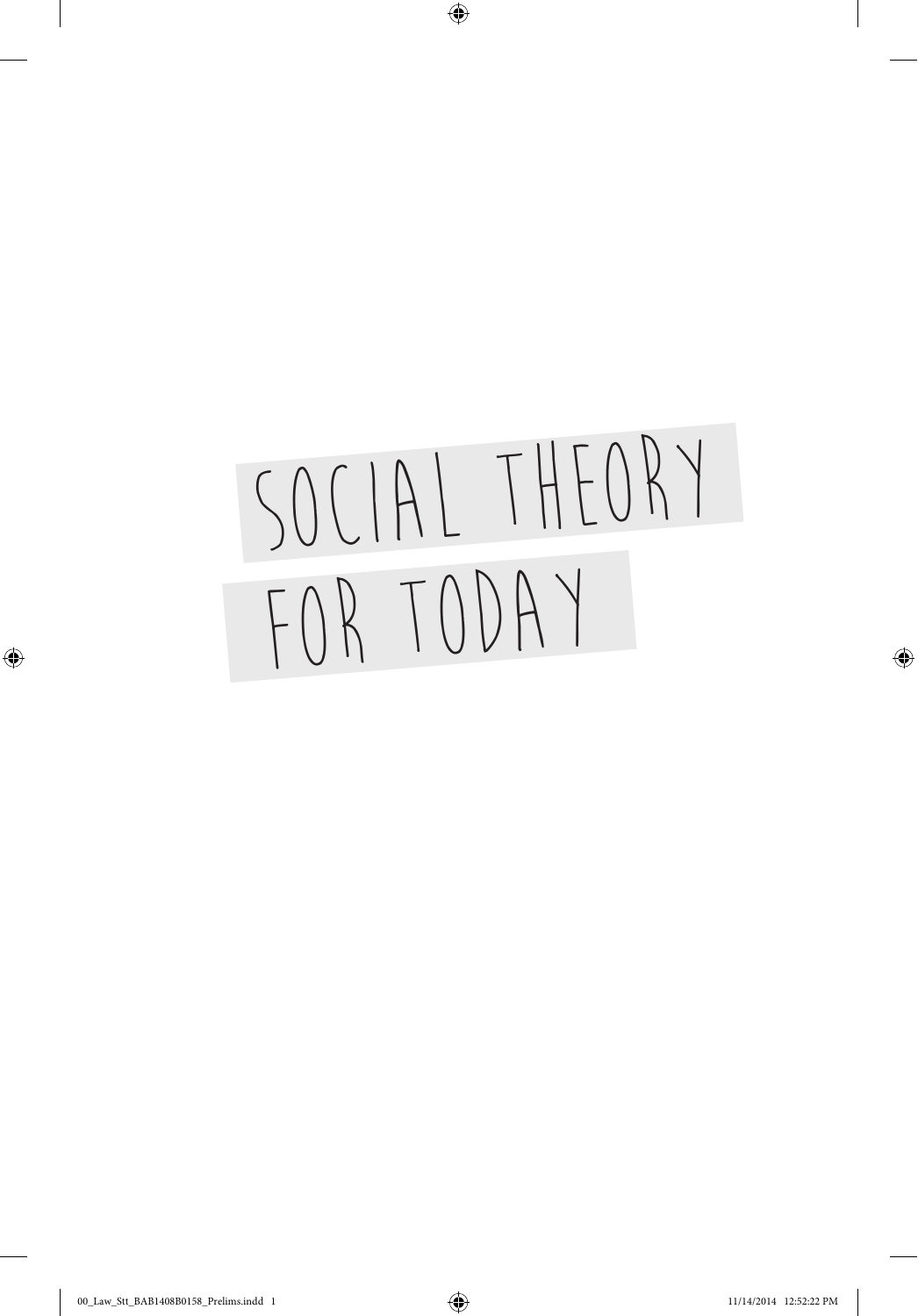1

⊕

Crisis is a process, not a fixed condition. It suggests a decisive moment of limited duration. Yet crisis has come to be understood as operating at different levels (psychological, institutional, national, planetary), extending over different time periods and spaces, and with different degrees of intensity. Instead of a moment of exception precipitating a turning point, crisis becomes a normalised, semi-permanent condition. As something latent to modernity, the signs of crisis may be faint enough that they don't register in public discourse and only become manifest as political and economic crises break through the surface of social life at a certain trigger point. Latent crises are rendered visible by theories that make intelligible underlying processes, structures and relations. The difficulty is that the abstractions of theory transform the dynamics of crisis as a process into crisis as a fixed condition.

# THE ROOTS OF CRISIS

◈

Terminologically, crisis is closely related to 'critical', 'critique' and 'criticism', *Kritik*, of coming to a decision or judgment (Koselleck, 2006). From the ancient Greek term *krisis*, the modern term 'crisis' has three sources: medical, legal-political and religious. Medically, crisis refers to the turning point of a pathological condition identified by the expert judgement and decision making of a medical practitioner. When a body is said to be in a critical condition, it is in mortal danger unless careful prognosis and diagnosis allow the patient to recover. Crisis requires critical knowledge to reverse trauma and entropy.

In terms of legal, social and political crisis the term took on a double meaning: on one side, it refers to the theoretical criteria to diagnose objective conditions; and on the other side, the pathology of illness rests on an ideal of healthy normality to be restored or end in death. Finally, this was translated into the Christian worldview of apocalyptic visions of the Last Judgement that only a decision to seek salvation can remedy.

02\_Law\_Stt\_BAB1408B0158\_Ch\_01.indd 13 11/14/2014 12:52:26 PM

◈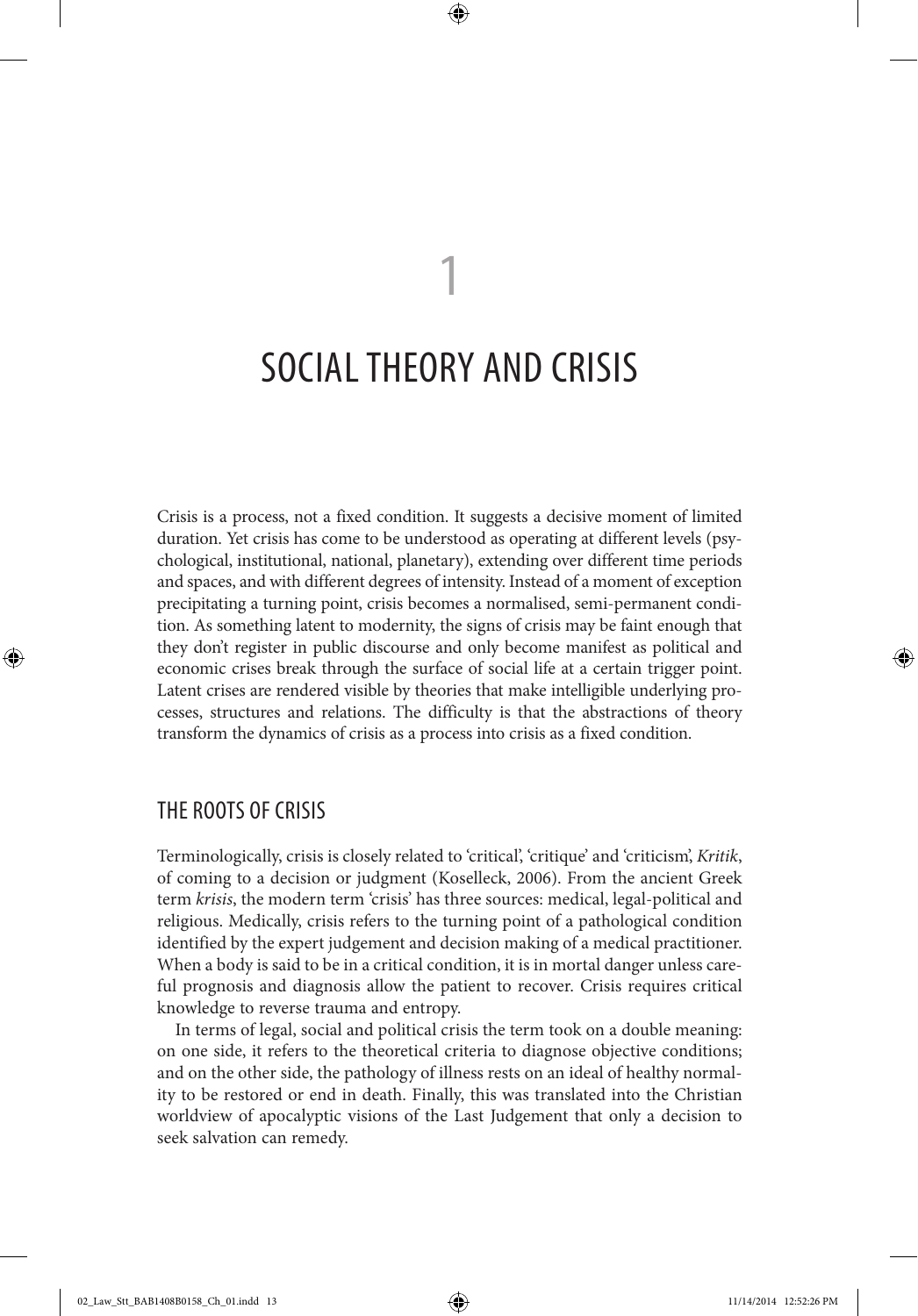⊕

As the historian Reinhardt Koselleck (2006) argues, the modern meaning of crisis broke from the classical sense of crisis as forcing a change in life. It began to be used less as a concrete diagnosis than as a metaphor in the social sciences in the context of revolution and war. A crisis of social relations is different in kind from a medical crisis. Critically, the concept referred ambiguously to both a chronic, more or less permanent and long-term condition and a more limited, cyclical process. Such ambiguity gives crisis its unique semantic power.

When it was extended to also cover economic imbalances and shortages of trade, finance, consumption and production, 'crisis' became a central concept in the lexicon of everyday life. The new modernist historical sensibility recast 'crisis' as a break with both blind optimism in human progress and an eternal cycle of change that follows a predetermined historical pattern. Economic crises were reassuringly viewed as cyclical, short-run phenomena from which recovery could soon be expected.

Crisis is redolent of drama, decision and deed. It is not only normative – improving the condition of social suffering by outside intervention; it is also dramaturgical – when human groups actively identify with the power of recovery and renewal and overcome the mythic power of fate with collective resources of their own making. This is when decisions have to be taken 'for or against' in legal, political, social and moral judgements. This sense of crisis entered the English language during the English civil war of the 1640s and acquired its modern sense in the French enlightenment of the 1780s (Koselleck, 1988). Connotations of illness, legal judgement and catastrophe lend crisis a considerable metaphorical power to measure the present against some future perfect state. Crisis became the authoritative judgement on historical time. History is pictured as one long crisis or, punctuated by crises, history is forced to take a decisive change in direction (Koselleck, 2006: 371).

Perceptions of the end of an epoch and a transition to a new one can be measured by an increased use of the term 'crisis'. Crisis authorises a leap into the future based on prophecy, as much as prognosis, to redeem any number of fantasies, hopes and anxieties. When crisis is announced it is cast as the final one, at least once an ultimate decision has been taken to make the future something entirely different from how it had been conceived previously. Increased usage of the term is accompanied by a sense of bringing the old things to an end, whether with triumph or regret (the end of history, the end of ideology, the end of class, the end of modernism, the end of neoliberalism) and the start of the new ('new times', 'new realism', new social movements) and a move beyond, signified by the transcending prefix 'post' post-modernism, post-structuralism, post-history, postcolonialism, post-Fordism.

# CRISIS AND CRITIQUE

*Crisis* itself seems to be so self-evident as a category that it is rarely interrogated by social theory while its counterpart *critique* is subject to endless commentary. While there is a crisis of critique there is rarely a critique of crisis as a concept. Yet

⊕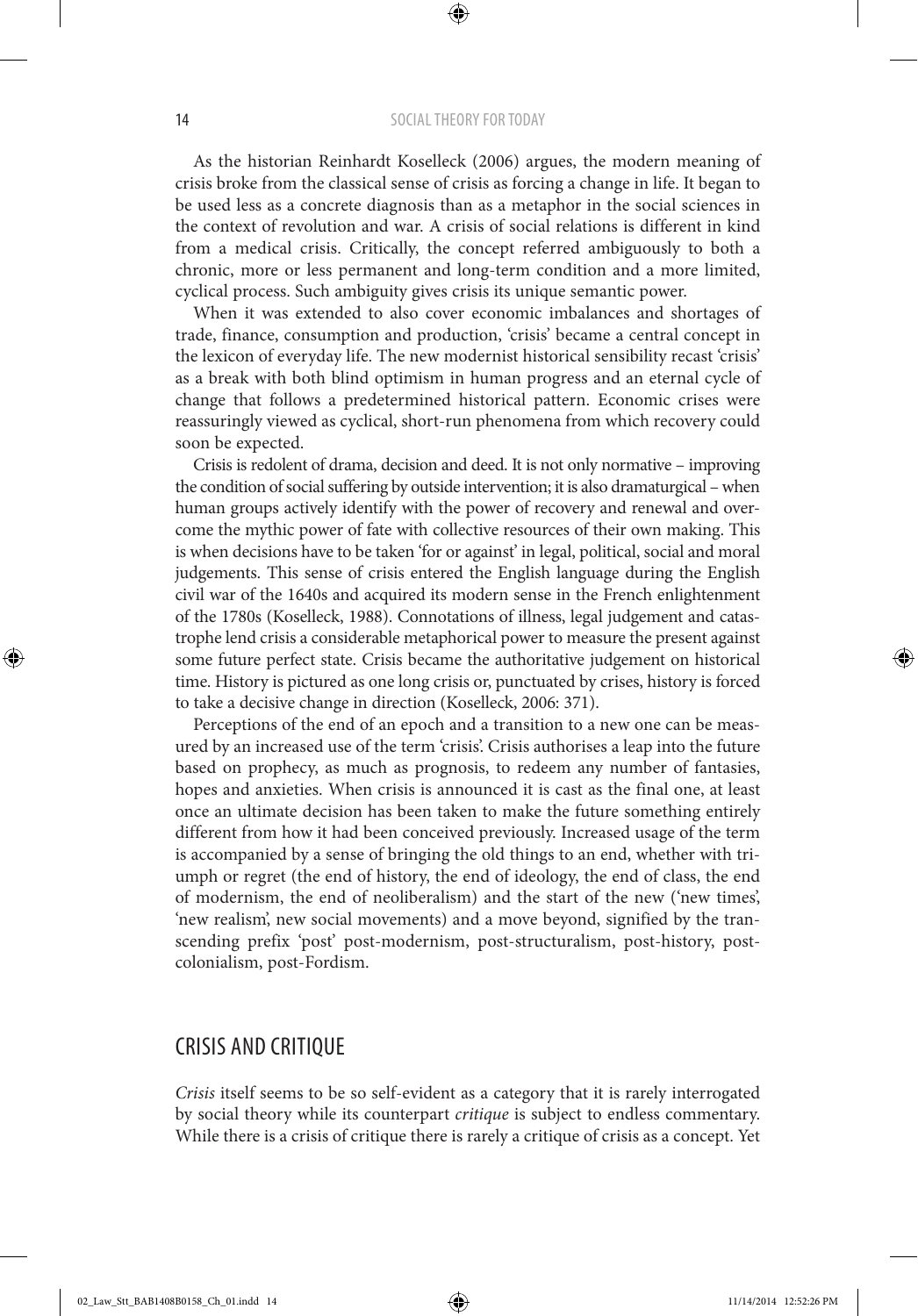⊕

in an important sense, social theory itself is only made possible by crisis. Crisis allows competing theories to identify critical points of dissonance in other theories and in social and political life. Today, however, contemporary critique induces crisis in social theory, not in social or political life itself. Without crisis it seems necessary for social theory to invent one.

Crisis becomes the occasion for social theory to renew itself. This standpoint was stated most famously by Alvin Gouldner in *The Coming Crisis of Western Sociology* (1971). As far as Gouldner was concerned, ideological disarray rather than empirical anomalies tends to lead sociologists to substitute the more comforting games of Grand Theory for political action. Plato only turned to philosophy after his political ambitions were already in tatters; early positivists like Auguste Comte in France turned to social theory when excluded from political influence; Karl Marx retreated to intensive theoretical study after the defeat of the revolution of 1848; Max Weber's failed bid for political office resulted in deeper specialisation in theoretical and methodological studies.

By the late 1960s the dominant strand of American, or 'Western', sociology, as Gouldner put it, was an elaborate theoretical system called 'functionalism'. Developed by Talcott Parsons under conditions of crisis in the 1930s as an intricate theoretical edifice, functionalism emphasised the self-correcting stability and equilibrium of the 'social system' as always able to absorb and nullify the chance emergence of social and political crises, conflict and disorder. For Gouldner and other radical sociologists of the period, Parsons' construction of a grand theoretical system merely disguised a hidden premise: that social theory's role is to stabilise any crisis of legitimate authority of the kind experienced in the 1930s and later in the 1960s. In trying to 'professionalise' social theory, Parsons aimed 'in the midst of the Great Depression to mend the rift between power and morality and to find new bases of legitimacy for the American elite' (Gouldner, 1971: 154).

Social theory changes, Gouldner argues, not only through 'internal' technical or formal developments within theory itself but also as a result of 'external' changes in the social and cultural 'infrastructure' that supports the practical life and tacit assumptions of social theorists. When social theory takes on the appearance of a technical 'finished' system it no longer depends directly on the support of its social and cultural infrastructure. In turn a more fundamental critique is developed by the infrastructure heralding a crisis of the once-dominant social theory.

In the 1960s this discontent came from the radical culture of young student activists known as the New Left, many drawn to the promise of sociology as an enemy of self-serving illusions. At the same time the rapid expansion of the postwar welfare state supported the enlargement of academic sociology to address social problems and conflicts that functionalism consigned to merely secondary importance in this orderly, best of all possible worlds.

Not only functionalism but also a crisis of theory deeply affected orthodox Marxism as the official ideology of the Soviet Union and its satellites. This was expressed by the proliferating varieties of Marxist theory, some versions coming close to the 'finished' system of functionalism, while others stressed the more open-ended possibilities of praxis and cultural sociology. Theoretical proliferation is for Gouldner further evidence of intellectual crisis.

⊕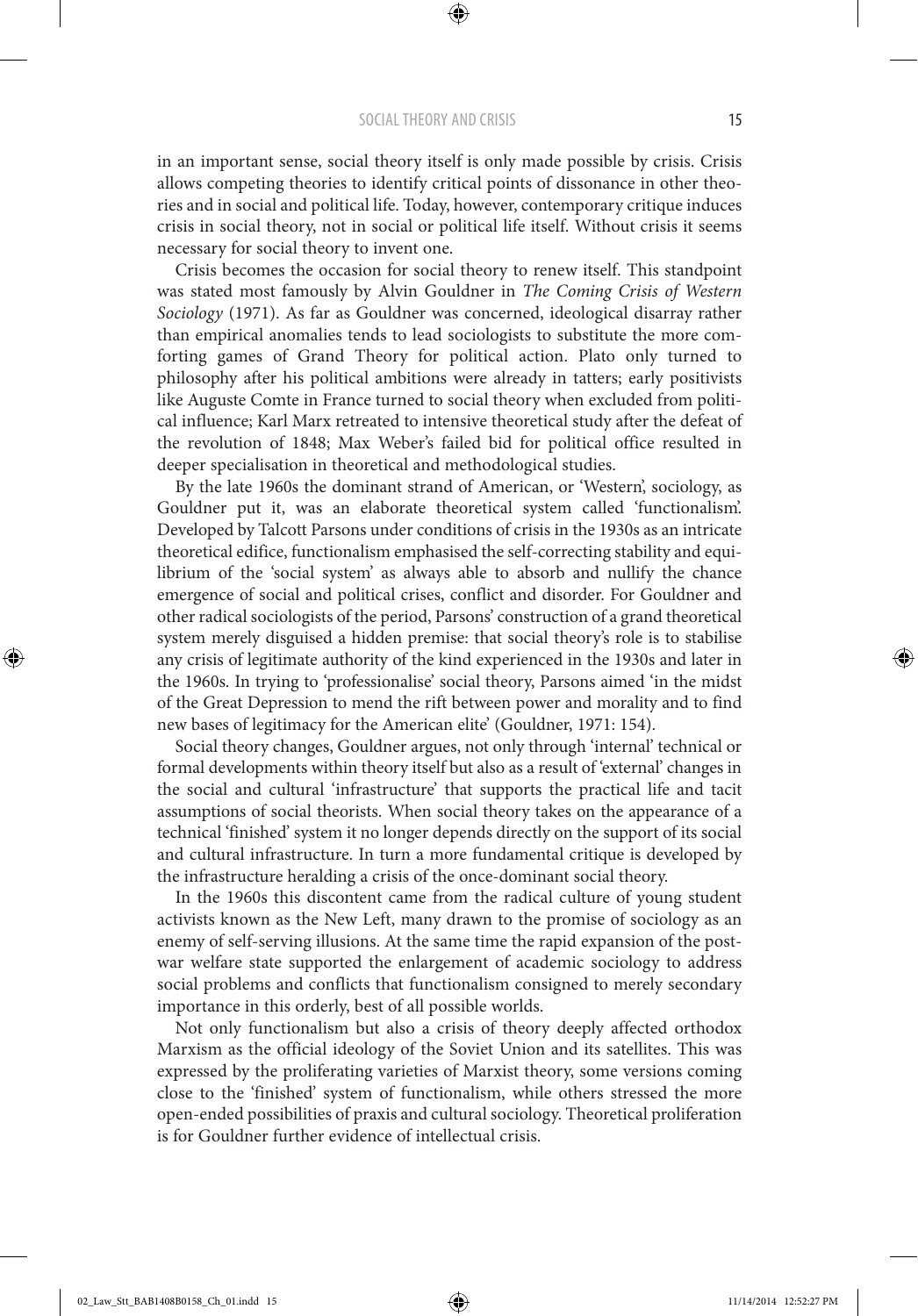⊕

As a way out of professional and theoretical crisis Gouldner advocated what he called 'reflexive sociology', a self-conscious sociology of sociology. Unless sociologists take steps to avoid being burdened with doomed social theories and professional conformism they will fall into the tragedy of wasted, life-sapping efforts. All that the sociologist can do is to make a Pascalian wager:

When sociologists commit themselves compulsively to a life-wasting high science model they are making a metaphysical wager. They are wagering that the sacrifice is 'best for science'. Whether this is really so, they cannot confirm, but they often need no further confirmation than the pain that this self-containment inflicts upon them. (Gouldner, 1971: 506)

The tragedy of social theory can only be overcome, Gouldner claims, by an appeal to the robust individualism of the engaged scholar. Here sociologists ought to follow their own 'inner impulses', 'special bents or aptitudes', and 'unique talents'.

Yet the crisis of social theory will not be resolved by placing a bet on the metaphysics of an 'authentic' self playing the role of sociologist. For one thing, sociology has and is becoming more 'worldly' and integrated with the heterogeneous demands of the neoliberal university and beyond in policy making – the alternative apparently estrangement and irrelevance. In the face of this a determined effort has been made to establish a broader role for 'public sociology' and 'critical' sociology (Clawson et al., 2007).

# SCIENCE AND CRISIS

⊕

Gouldner's style of reflexive sociology as a tough-minded independence of thought and intuition is familiar enough from the image of radical American sociologists like C. Wright Mills as 'outlaws' fearlessly speaking truth to power. Such calls are symptomatic of what Raymond Boudon (1980) identified as the 'epistemological uncertainty' that results from sociology's dependency on external social influences and abrupt theoretical change through periodic crisis rather than cumulative empirical results. A predictable symptom of latent crisis, Boudon argues, is the profusion of epistemological and methodological disputes in sociology, for instance, in the exaggerated opposition between micro-sociology and macro-sociology, or that between quantitative and qualitative research methods.

It is instructive to compare the crisis of social theory to theories of crisis in the natural sciences. Most famously, Thomas Kuhn (2012) in *The Structure of Scientific Revolutions* identified a crisis in science as occurring when problems or 'anomalies' encountered by a dominant 'paradigm' mount up, reaching a point where they can no longer be ignored. A paradigm for Kuhn not only concerns the formal or explicit propositions of theory but also includes the underlying assumptions, practices and tacit understandings involved. Paradigms restrict 'normal science' to routine problem-solving activities or 'puzzles' without needing to address anything more fundamental. In normal conditions paradigms are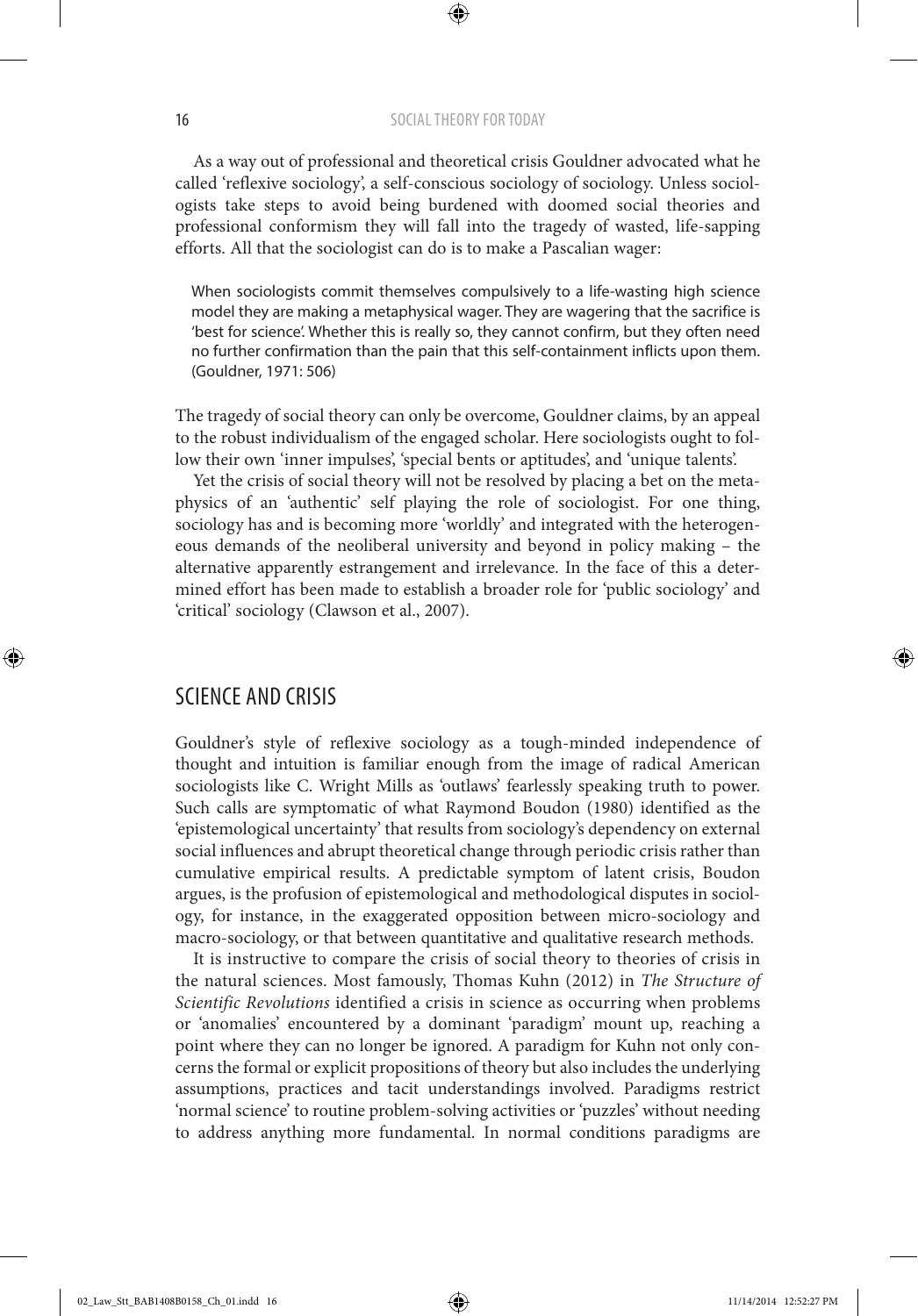⊕

robust enough to displace, marginalise or eliminate problems and discrepancies, what Kuhn calls 'anomalies'. With its variety of theories and methods, sociology lacks one dominant paradigm (in Kuhn's sense) that would structure the discipline as a unified field.

Paradigms will protect theories for relatively long periods of time from failure by sacrificing empirical accuracy for increased theoretical complexity. As theories become more and more baroque and increasingly unable to solve routine puzzles they also become vulnerable to critique from rival paradigms. What were once considered routine puzzles may from a rival viewpoint become a source of crisis. An acute sense of explanatory failure and a proliferation of novel theories are what Kuhn recognises as a 'crisis' of theory: 'All crises begin with a blurring of a paradigm and consequent loosening of the rules for normal research' (2012: 84). As theories proliferate, crisis relaxes the grip of the dominant paradigm and opens a space for alternative theories to not only emerge but also to be more widely recognised and shared as a valid standpoint. With divergent theories, the scientific field is no longer structured by a common source of authority. Attention is increasingly focused on the 'trouble spots' of theory.

Outside of crisis conditions novel theories are singularly ill-equipped to challenge dominant paradigms so long as they continue to solve problems that they themselves establish as the core business of scientific practice. Indeed, paradigms structure the very worldview that makes 'facts' possible in the first place and are only surrendered after a protracted crisis. Theoretical invention is a more painful process than factual discovery, requiring a severe crisis of theory to conquer normal science. Much more than factual anomalies are needed for a revolution in science to occur. Theories are not discarded lightly and cannot be falsified all in one go by a factual anomaly, as Popper (1992) would have it. Crises either, first, result in the restoration of the dominant paradigm through solving recalcitrant problems, or, second, the problem is put aside and suspended for a later generation; finally, the revolutionary establishment of a new paradigm solves the crisis in a novel way.

# CRISIS OF SENSATE CULTURE

Since sociology is not subject to paradigms in the manner of Kuhn's model of the natural sciences it makes more sense to locate theoretical crisis in historical context. A grand attempt was made by Pitirim Sorokin (1992) to situate crisis in a large-scale social theory. Amassing huge quantities of historical data for his multivolume *Social and Cultural Dynamics* (1985), Sorokin divided all societies into three stages of knowledge – sensate, ideational and idealistic. A 'sensate' epoch in history occurs when the sensible bodily experiences of the empirical world predominate culturally; an 'ideational' epoch refers to the predominance of supersensory cultural values; finally, 'idealistic' culture is a rational synthesis of the other two. Essentially, Western culture has passed back and forward between these epochs of knowledge since ancient Graeco-Roman culture. From the

◈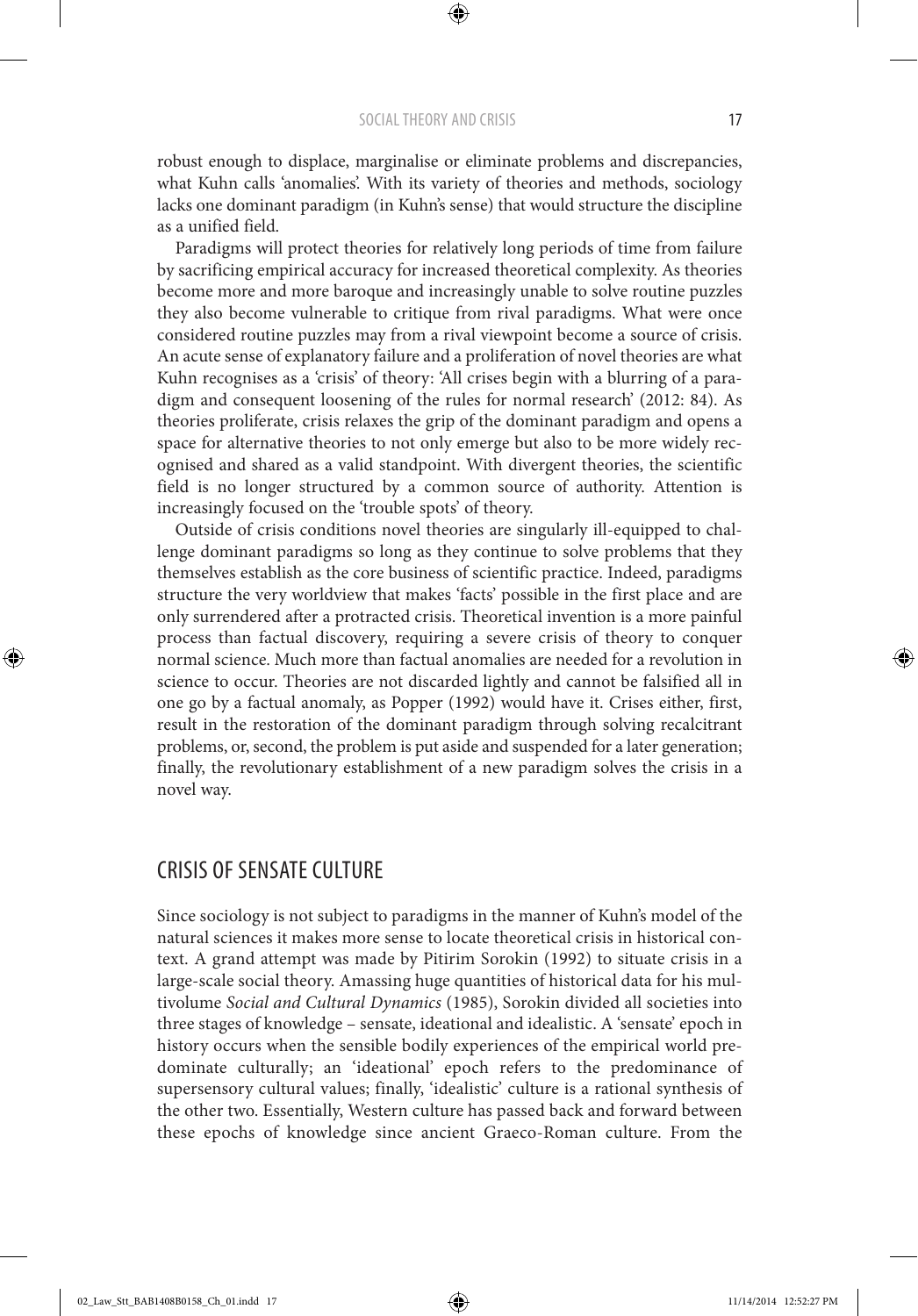⊕

thirteenth century sensate culture has predominated as the pace of technological invention and scientific discovery intensifies, stimulating empiricism in philosophy, nihilism in culture, and materialism in society.

By the twentieth century, 'sensate culture' was in serious crisis. Theoretically, Sorokin claims, sensate culture abandoned the distinction between truth and error, and knowledge was reduced to expedient arbitrary constructs based on the principle that whatever works is useful. Sorokin (1992: 100) protests against the disenchantment that sensate culture produces, making all knowledge and values relative, genius an object of mockery, and moral integrity something to be suspicious about. Sorokin was scathing about the mediocrity of his contemporaries in social theory: 'Since Comte and Spencer, Hegel and Marx, Le Play and Tarde, Durkheim and Max Weber, Simmel and Dilthey, Pareto and de Roberty [1843– 1915, Russian positivist], there has hardly appeared a name worthy of mention in sociology' (1992: 104). Intellectual decline was taken as evidence of the crisis in the theoretical system of sensory knowledge. Despite the resources lavished on economics the dismal science singularly failed to prevent recurring crises and declining measures of happiness and security. Sorokin pile up the symptoms of mid-twentieth-century crisis resulting from the empiricism of sensate dogma – war, revolution, crime, suicide, mental illness, tyranny, exploitation, fraud, force, and so on.

Behind the welter of data, Sorokin adopted the role of a prophetic sociologist. Sensate sociology needs to be tempered by ideational sociology. Crisis had put Western culture at a crossroads – either further decline and decadence of human values or the restoration of ideational or idealistic human culture. From his comparative historical analysis of the rise and fall of cultures, Sorokin (1992: 260) delivered a theory of revolution through what he claimed was a 'sound sociological induction', summed up in the formula 'crisis-ordeal-catharsis-charisma-resurrection'.

Initially, the crisis is drawn out as material prosperity declines and the 'ordeal' of a brutal, violent period is endured under failing attempts to reform sensate culture. As cultural failure appears irreversible to many people, a collective sense of 'catharsis' places greater faith in a higher, eternal spiritual culture in contrast to the ephemera of material culture. This is consolidated by a 'charismatic' phase organised around a more stable belief system based on altruism, duty, norms and universal solidarity. Society is 'resurrected' as an 'integral', stable system that promises a long period of security and belonging. Yet it is not so easy, Sorokin laments, for society to learn from the medical metaphor of crisis and to enter recovery without first experiencing the fiery ordeal of violent disintegration. Sensate cultures stubbornly cling to 'momentary pleasures' even as 'an infinitely greater catastrophe' awaits (1992: 263).

A late-twentieth-century follower of Sorokin, theoretical physicist Fritjof Capra (1982), in his book *The Turning Point*, captured the spirit of the alternative ideational system to the ongoing crisis of sensate culture. Numerous symptoms of crisis persist, including nuclear arms, large-scale hunger, toxic pollution, social disintegration, violent crime, suicide, income inequalities, and other social pathologies. Like Sorokin, Capra takes a long-term, dynamic perspective of crisis as a process of transformation. Modern transformation is more dramatic than any before, because

⊕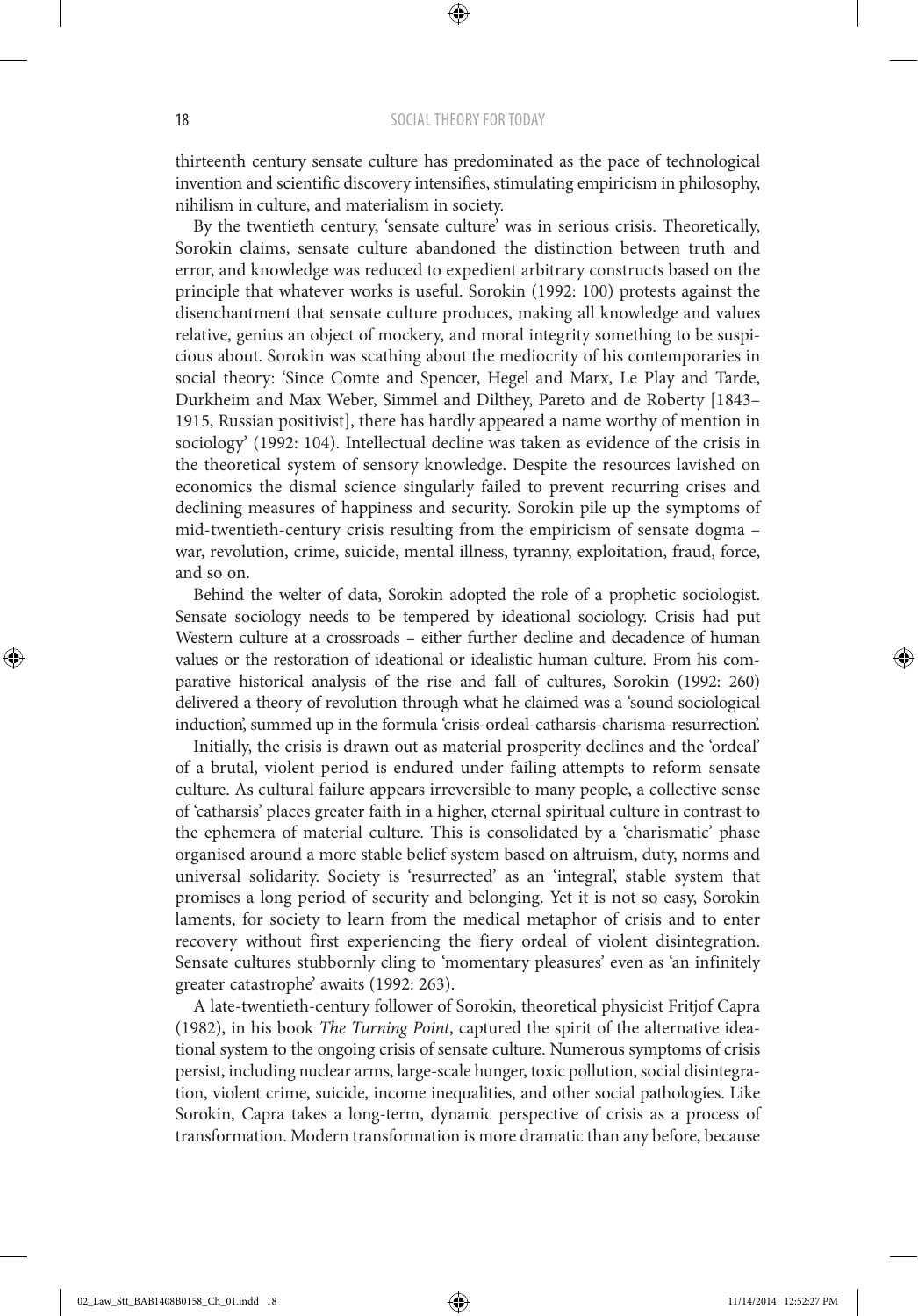⊕

the rate of change in society is faster, more extensive, and on a planetary scale, with several changes happening simultaneously. In the case of the latter, Capra notes three major transitions: the decline of patriarchy, the end of fossil-fuels, and a shift away from sensate culture. This transition will be 'fundamental', 'deep', 'thorough' and 'profound', Capra prophesises, with limited need for the kind of struggle and conflict that Marxists typically anticipate. Instead of class struggle Capra appeals to the ideational knowledge of the ancient Chinese book of wisdom, the *I Ching* (*Book of Changes*), as complementing Sorokin's model of continuous cyclical fluctuation between the archetypal polar opposites of the yin and the yang. It is not a choice of isolating one or the other, Capra argues, but of finding the dynamic balance between extremes of rational knowledge (yang) and intuitive wisdom (yin). In the absence of an 'idealistic' solution, the crisis of sensate culture has, if anything, deepened. The question is why.

### CRISIS AND HISTORY

⊕

Historians traditionally use the term 'crisis' in a self-evident way, for instance to denote a 'general crisis' of politics, war or society. Crisis allows historians to balance between patterns in historical development and the uniqueness of historical events. This leaves a great deal of scope for historians to speculate on the meaning of crisis. Randolph Starn (1971) argues that 'crisis' is twice-removed from the historical evidence. It is first removed from what crisis intends to signify and it is at a second-remove because it is a metaphor borrowed from biology and medicine. This does not necessarily count against using the term so long as it adequately describes what it sets out to. How well crisis functions as an explanatory or descriptive concept depends on the cogency of the narrative in which it is embedded. However, with the crisis metaphor of sickness and malaise a danger lurks that social pathologies may be looked for everywhere to the neglect of more mundane, unexceptional processes: preoccupied with the sickness, theorists neglect the patient (Starn, 1971: 21). A focus on crisis may also lock social theory into the present and the short term and neglect long-range developments.

Crisis may also be experienced as a threat to traditional normative and cultural values. For the historian of the Renaissance, Jacob Burckhardt (1818–1897), the long crisis of the nineteenth century and the disorderly effects on the individual of democracy, socialism, revolution, and technology confirmed the decadence of modernist culture (Hinde, 2000). In his 1870 lecture on crisis Burckhardt (1979) mystically found in the idea of crisis the possibility for history to sweep away everything that was mediocre and demeaning to the human spirit and to prophesise catastrophe and chaos for the twentieth century as technology, war and revolution produced mass destruction and individual demoralisation. Such anti-modernist sentiment was given an even more dramatic expression by Burckhardt's great admirer, the philosopher Friedrich Nietzsche, who looked to crisis as the last chance for European culture to raise itself out of the hypocritical morass of modernity.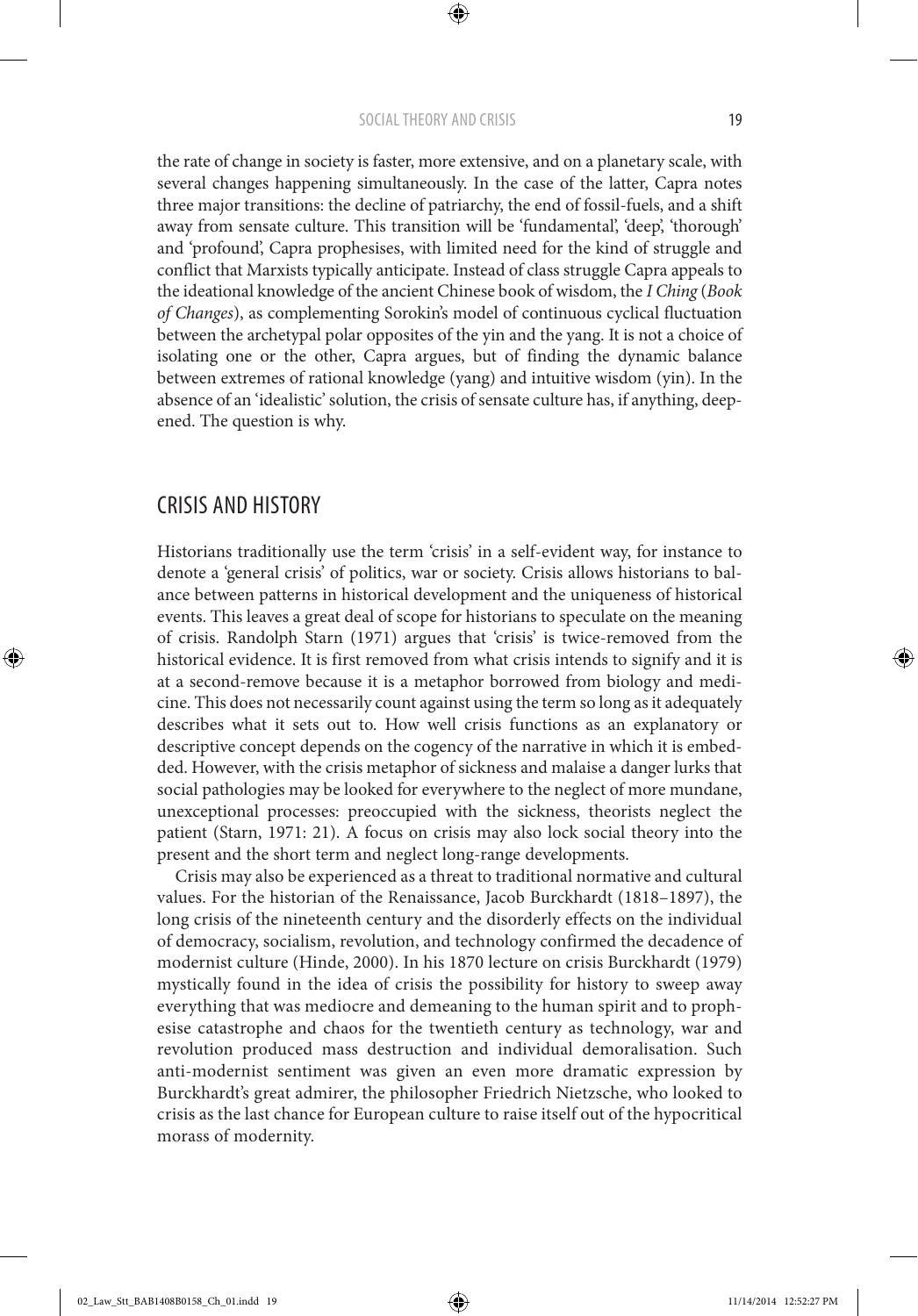⊕

Other historians see the source of crisis less as a result of too much political activity but of too little as politics becomes separated from the greater appeal to moral critique. For Reinhardt Koselleck (1988), as for Comte a century earlier, uninhibited moralistic critique of political authority and utopian fantasies precipitated the crisis of the French revolution by fatally weakening the political authority of the pre-revolutionary absolutist state. Koselleck's theory of crisis built on the philosophical critique of the Enlightenment theory as totalitarian developed by the critical theory of Max Horkheimer and Theodor Adorno under the influence of Nietzsche as well as Marx. A later critical theorist, Jurgen Habermas (1989: 267) challenged Koselleck's account of modernity's first crisis, pointing to early capitalist rationality in politics and economics, but acknowledged Koselleck's 'outstanding investigation' as a major influence on Habermas' own, more famous, model of the bourgeois public sphere.

Klaus Eder (1993) broadly accepts Koselleck's location of crisis in the moralistic sidelining of politics. Moral critique introduces a radical break between past and future. Critique sees the future as open, not closed by absolute state authority. It stimulates a heightened consciousness of history and invests events with unique significance. Nothing is immune from critique except the right of critique. However, this also makes critique vulnerable to unattainable utopian fantasies unless it is rooted in the contradictions of modernity.

Without such 'contradictions' modern society runs into crisis for two reasons: (1) because such societies are not able to react to their systematic problems; and (2) because they are not able to correct pathogenic learning processes. (Eder, 1993: 194)

Eder's crisis theory is critical of a political culture that refuses to recognise that class contradictions are constitutive of modernity. Instead, society produces contradictory knowledge about itself. This generates the need for a 'reflexive turn' in social theory to address the way that a society that masks its own contradictions necessarily blocks knowledge about itself (Eder, 1993: 185).

Like Comte and Eder, Piet Strydom (2000) identifies the enduring sense of crisis with the inability of modern society to regulate the course of its own development. Ever since the early modern period, through what Strydom calls the 'consequent pathogenesis of modernity', the discourse of modernity has taken the form of a discourse of crisis. Strydom advances a specifically sociological account of crisis rather than reducing it to a problem of moralist or political critique alone. Crisis is generated by social relations and a failure to take collective action to resolve collective problems. Illusory ideals about a fully rational society and civic moralism were proposed by the main groups in the French revolution, republicans and Jacobins respectively. Such ideal solutions to crisis denied that society is inherently divided and conflictual, leading to escalating cycles of repression and disorder.

A failure to recognise conflict in a divided society remains for Strydom the source of crisis today: 'the core of the persistent crisis of modern society has been and remains to this day the absence of a participatory politics of conflict, contestation and compromise and, supporting it at a more fundamental level, a culture of

⊕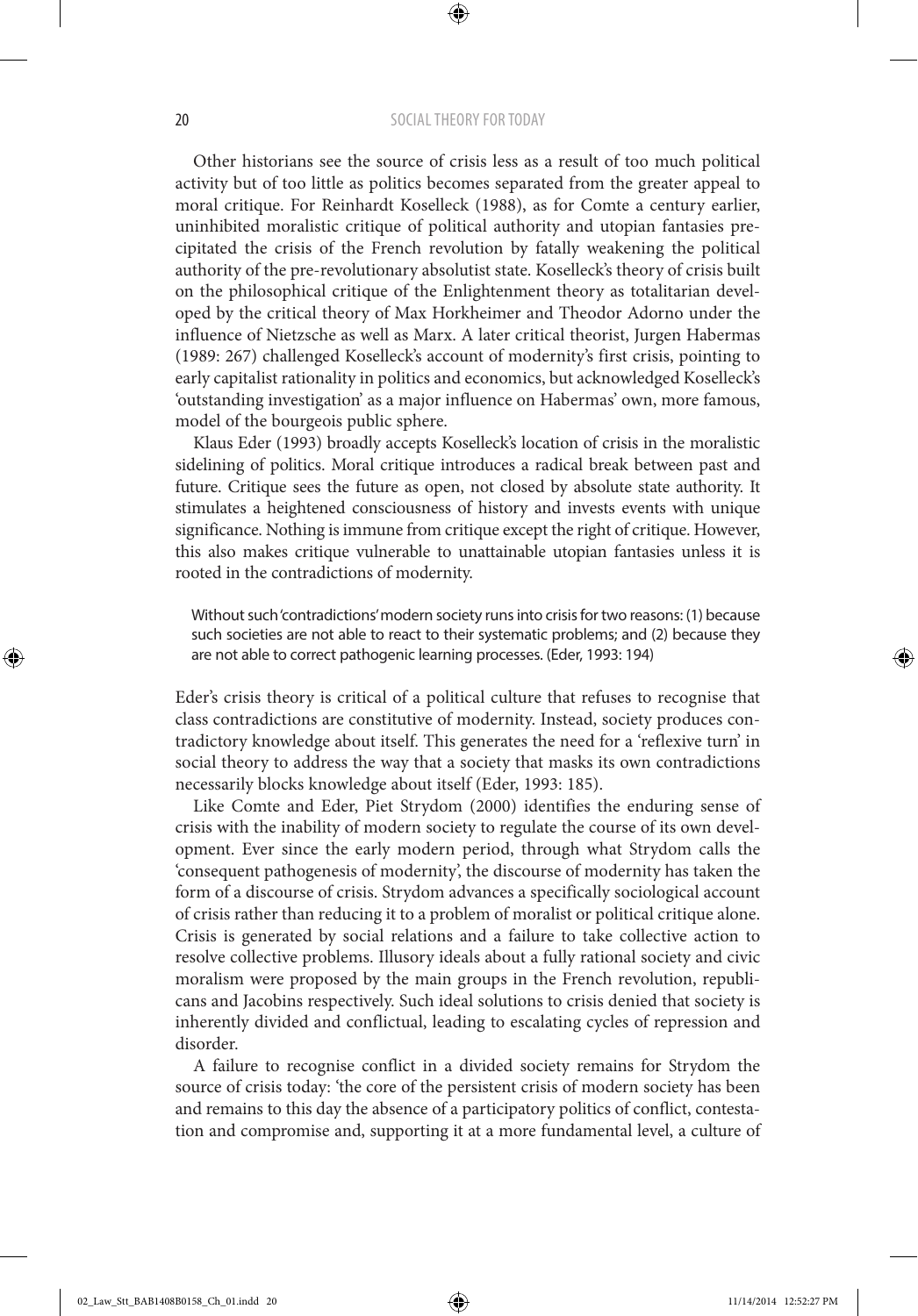⊕

contradictions' (2000: 266). Specifically, Strydom claims, crisis discourse raises three sets of problems, or 'societal semantics', that predominate in different periods: violence, poverty and nature (see Table 1.1). Early modern crisis took a violent form with states facing the constant prospect of wars and revolution. As the new state stabilised its rule, internal crises of social justice and economic systems predominated. Most recently, crisis discourse identifies nature as the main threat to human survival. Such three-stage models of development are popular in social theory. At the outset of sociology, August Comte identified three stages of theology, metaphysics and science, while Sorokin's three stages of culture – sensate, ideational and idealistic – was developed a century later to account for crisis.

| 16-18th century | Late 18th-20th centuries | Late 20th century-present |  |
|-----------------|--------------------------|---------------------------|--|
| Violence        | Poverty                  | <b>Risk</b>               |  |
| <b>State</b>    | Economy                  | Ecology                   |  |
| Order           | Growth                   | Sustainability            |  |
| Constitution    | The social               | Nature                    |  |
| <b>Rights</b>   | Justice                  | Responsibility            |  |
| Law             | Money                    | Knowledge                 |  |

Table 1.1 *Changes in crisis discourse from the 16th century to the present (Strydom, 2000: 286)*

# RISK AND CRISIS

◈

In recent years, social theory has preferred to talk about 'risk' rather than crisis. On 26 April 1986, an explosion at the Chernobyl nuclear plant in Ukraine released radioactive material over a wide geographical area, as far as the Scottish Highlands and Wales, spreading public fear across Western Europe. This helped to popularise the idea that people now live in a 'risk society', developed in the mid-1980s by the sociologist Ulrich Beck (1992). A risk society is one that is organised around the need to identify and manage future threats of catastrophe that the process of industrial modernisation both makes possible but also aims to control. Because of increased global interdependencies, risk is not limited to nations or states.

Crisis has become cosmopolitan and the risk of crisis has become permanent. Bauman and Bordini (2014) argue that 'liquid modernity' has fundamentally transformed the nature of the crisis in important ways. Crisis is a result of the uncertainties and insecurities of the transition from the 'solid modernity' of mass bureaucratic society founded on a rigid work ethos, to a still dimly-perceived 'liquid modernity' of a fragmented market society composed of isolated and morally indifferent individual consumers (Bauman, 2007).

Subjectivity is now determined by the gratifications enjoyed from 'pure relations'. In a pure relation each individual treats the other as a 'thing' divested of the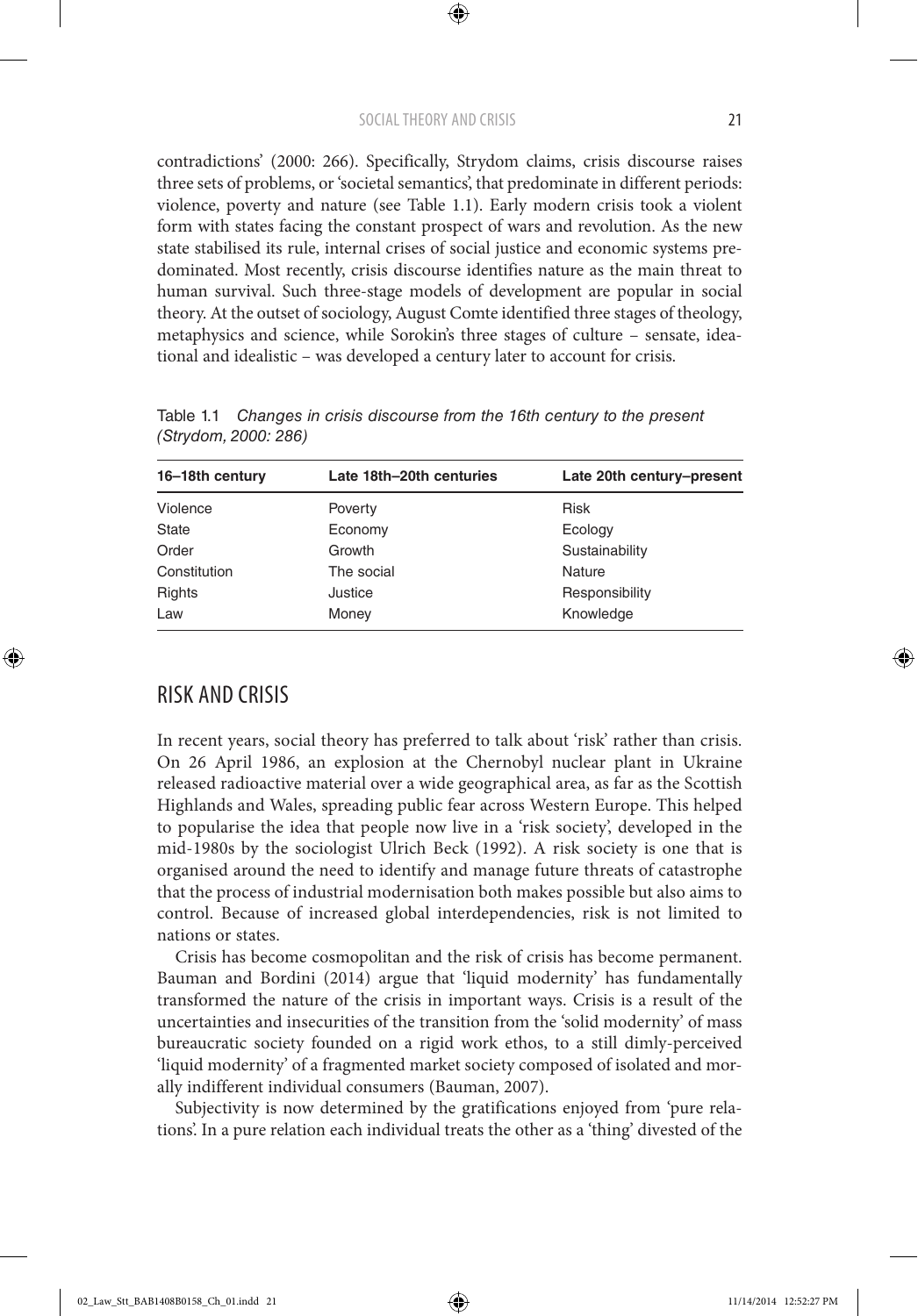⊕

moral attachments of mutual commitment and empathy. Individual relations are increasingly 'adiaphoric', cut adrift from the pressures of moral evaluation by the dominance of the pure exchange model of consumer–commodity relations (Bauman and Bordoni, 2014: 153). Individuals are joined-up as aggregates in networks rather than being founded in coherent communities. Economic, political or environmental problems are dispersed from the centres of power and wealth for states and localities to resolve. What Manuel Castells terms 'the space of places', especially big cities, are called upon to resolve problems created elsewhere by the 'space of flows', a process captured by Castells' hybrid term 'glocalisation': '"Glocalization" means local repair centres servicing and recycling the output of the global problem industry' (Bauman and Bordoni, 2014: 125).

Crisis is a result of profound long-term secular change, of which the financial crisis of 2007–8 is a symptom not a cause. Financial crises merely reinforce the main trend identified by Bauman (2000a) of shallow and utilitarian social relationships of 'liquid modernity'. A crisis of democratic agency results from a divorce between politics and power, where politics is understood as the right to take decisions, and power is the ability to effectively carry them through. Politics are emptied of substantial content as globalisation processes weaken the capacity of the state to dominate economic processes. Politicians are unable to protect citizens from crisis, undermining further the legitimacy of the liberal democratic state. For instance, the ecological crisis is not limited to the boundaries of any one or group of nation-states.

With the unification of Germany after the collapse of Stalinism, European elites, especially France, wanted to integrate Germany economically through the Eurozone to prevent any risk of a new European catastrophe in a re-run of German state power of the 1930s. However, the anticipation of crisis resulted in the unintended consequence of what Beck (2013) calls 'German Europe' based on economic logic not military logic. Along with other social theorists, Beck argues that a Europe founded on fear of catastrophe, rather than the free association of citizens, will not survive crisis-ridden globalisation.

As the unintended effects of globalisation are felt and conflicts over expert knowledge become apparent, say over climate change, population, health, or finance, ontological crises are induced that need to be further regulated by disciplined self-reflexivity. Yet this has the character of a never-ending Sisyphean labour in what Beck (1992) calls 'reflexive modernisation' as a heightened discourse of 'world risk society', and Bauman (2000a) calls 'fluid' or 'liquid' modernity where consumer capitalism results in more uncertain and fragile social bonds. Beck refers to the unintended effects in the present of the automatic logic of autonomous modernisation processes of 'industrial society' of the past. As an ideology of economic, technological and scientific progress, modernity feeding upon modernity – not 'post-modernity'– is overrunning all pre-modern hierarchical institutions, like the family, that previously militated some of the worst excesses of modernity. As wealth is pursued more recklessly, greater risks result, such as global warning, nuclear disasters, and energy depletion (Giddens, 2013).

Risk is not the same thing as catastrophe (Beck, 2009). Risk anticipates catastrophe and tries to avert it or at least manage its imagined consequences.

⊕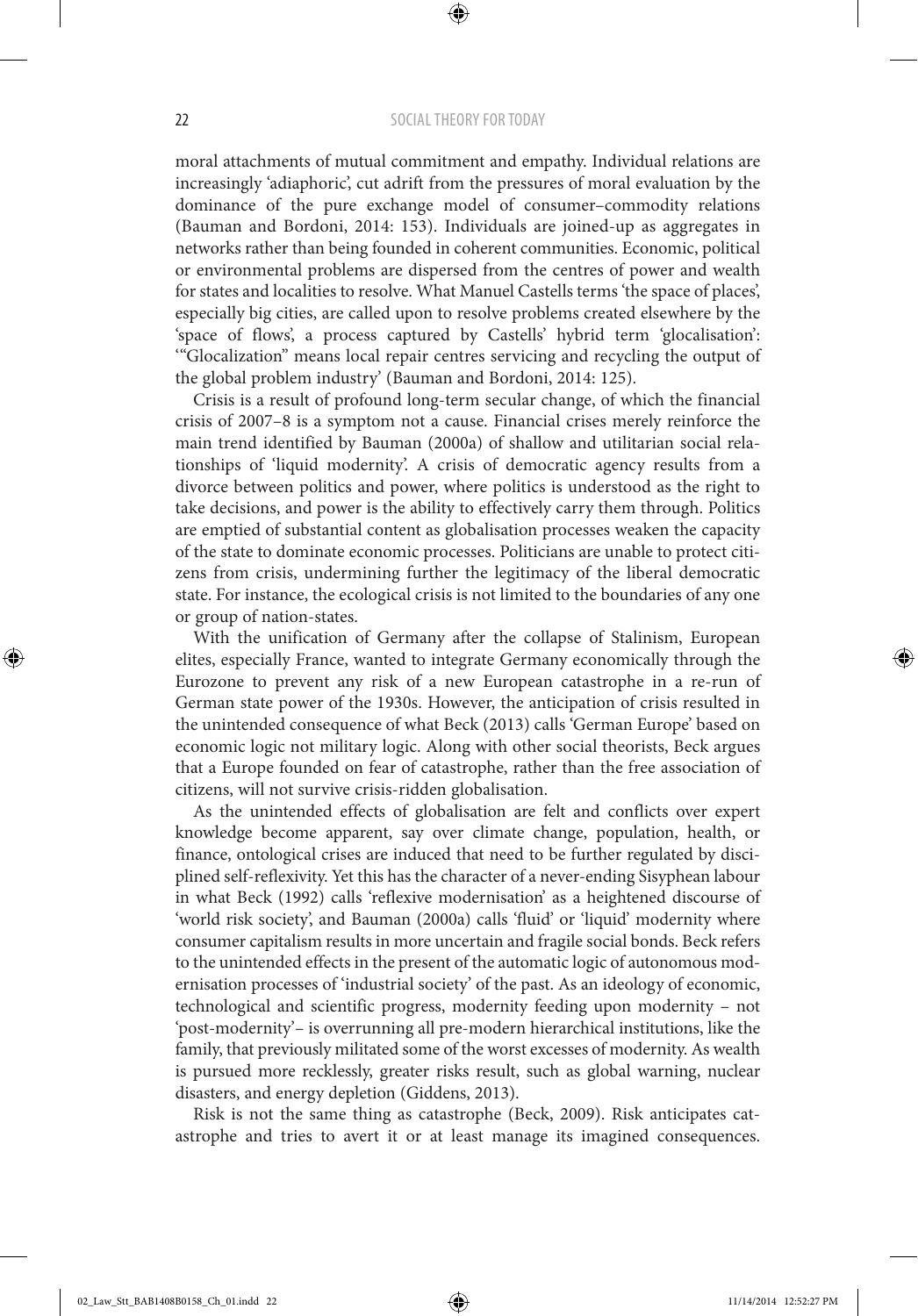⊕

Catastrophe occurs when perceived risk becomes an actual event. Risk imagines or 'stages' catastrophe in order to avert it. At the same time, imagined risk feels more real. In this sense, risk is a 'self-refuting prophecy' because it wants to prevent what it predicts as possible. For instance, the global 'staging' of the threat of terrorist actions by the media and security industries curtail the civil rights and freedoms that they purport to protect. And the star terrorist is brought onto the world stage by the global anticipation of risk in the so-called 'war against terror'.

Every aspect of society – economy, politics, intimacy, family, science, education – finds itself at a decisive turning point. As industrial modernity imposed order and control on people and nature, the more insistently that uncertainty and insecurity returned. Beck (2009) argues that 'crisis' is both the correct and the incorrect term for the ambivalences of the new risk consciousness. 'Crisis' is the wrong term if by that is meant the end of modernity or its supercession by 'post-modernity':

All the 'crisis phenomena' with which countries of the West are struggling – reform of the welfare state, falling birth rates, ageing societies, loss of definition of national societies, mass unemployment, not to mention the self-doubts of science and expert rationality, economic globalization and advances in individualization that undermine the foundations of marriage, the family and politics, and, finally, the environmental crisis which calls for a revision of industrial society's exploitative conception of nature – can be understood in terms of the distinction as transformations of basic institutions in which the basic principles of modernity retain their validity. (Beck, 2009: 231)

It is the global dominance of industrial modernity, not its failure, that undermines taken-for-granted institutional certainties. The continuing force of the principles of 'more-modernity' – ambiguity, loss of certainty, and increased personal reflexivity – leads to discontinuities in the institutions of the industrial forms of modernity – family, politics, economies, and nations. Crisis rightly focuses attention on the dissolution of the taken-for-granted certainties of the first, *industrial* modernity and the new inequalities that are threatened by the second, *reflexive* modernity. With the rampant disorientation and uncertainty that crisis produces, anti-modern forces are encouraged that threaten science, liberty and democracy.

Beck calls this 'reflexive modernisation'. Triumphant modernity can only refer back to itself since there are no longer any pre-modern institutions that it still needs to overcome (Beck, Giddens and Lash, 1994). There is nowhere that exists outside reflexive modernity that might function as a fixed point of orientation, theoretically, socially or politically. All justifications and legitimations must come from within the resources of modernity itself. Beck goes back to the seventeenthcentury political theorist Thomas Hobbes (1588–1679) to establish a grounding principle with which to resist the threat of self-annihilation posed by the staging of the ecological crisis. Hobbes argued that people have the right to challenge powerful institutions like the state wherever they threaten the conditions of life. Beck (2009) translates this into the principle that the life-threatening risks confronting humanity can be averted by political action on behalf of endangered humanity against the limitations of the state form. Only the perceived anticipation of catastrophe will be able to galvanise a fully cosmopolitan human community.

⊕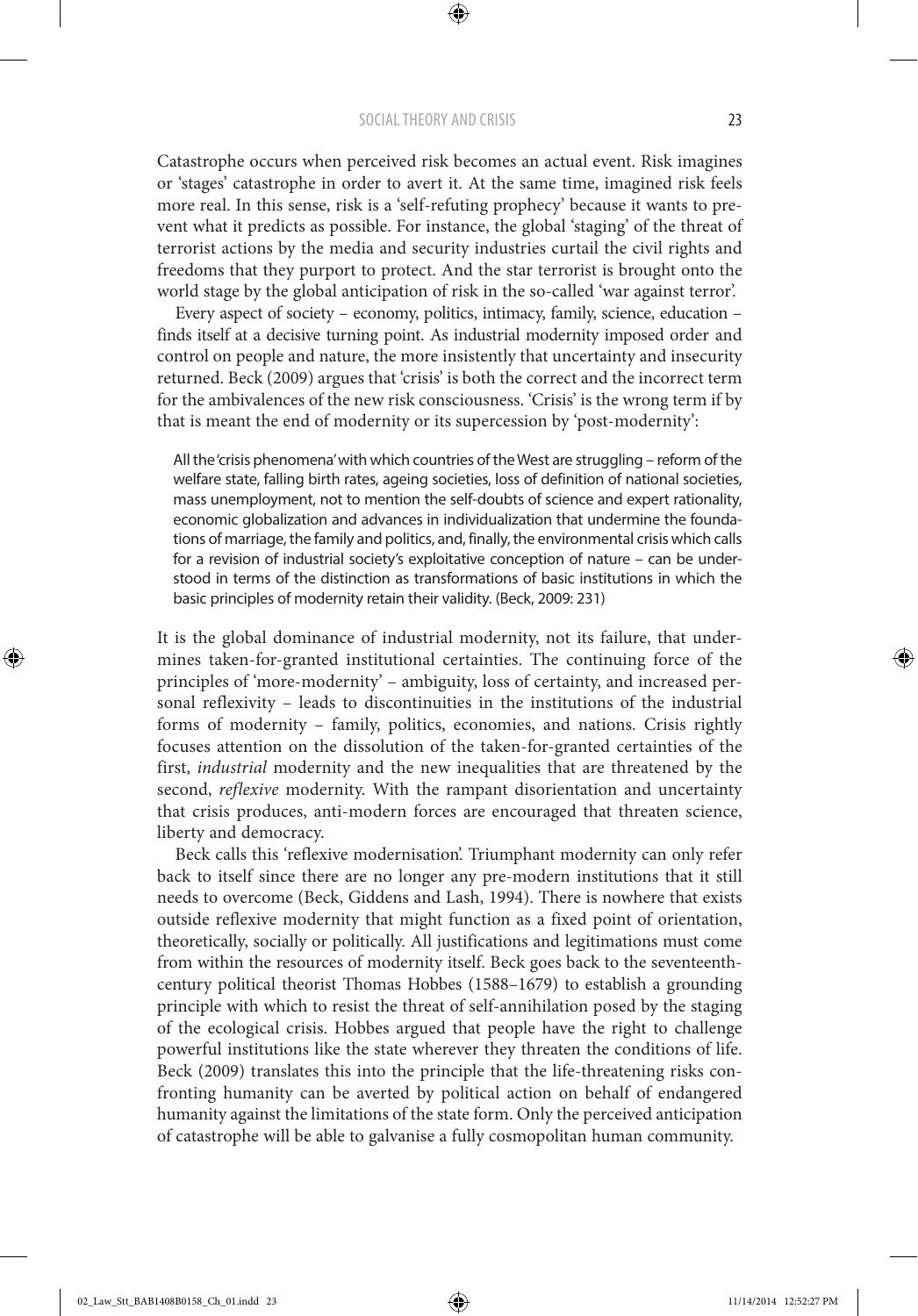⊕

Science, not class, becomes the new site of social struggles. Paradoxically, Beck argues, as science and technology become more completely globalised the more that the authority of expert systems is challenged by lay knowledge. Until recently, Beck assumed that welfare states had replaced material poverty and acute class inequalities with individualised claims based on identity and status. Class domination has not gone away but its effects are experienced at an individual level. This requires personalised plans to rationalise and manage global risk, not collective organisations like trade unions. More recently, recession and austerity have tempered some of the claims about reflexive individualisation and material abundance, and forcibly returned the structuring role of class relations to the concerns of sociology.

# FROM CAPITALIST CRISIS TO IDEOLOGICAL CRISIS

A social theory of crisis has been traditionally associated with various strands of Marxism, starting with Marx (1818–1883)himself, through to critical theory, notably Jurgen Habermas' and Claus Offe's theories of the crisis of state legitimation in the 1970s and 1980s. Marx developed the first social theory of system-wide crisis. This inverted the philosophy of Hegel that viewed crisis as, in essence, a crisis of ideas into a crisis of social and material conditions. In the Hegelian philosophical system, crisis results from a contradiction between thesis and antithesis that is reconciled in a new, higher synthesis. For Marx crisis consists of unresolved contradictions of social and economic structures, especially the conflict between social knowledge embodied in the forces of production and its private appropriation in the form of wealth by unequal social relations of production. People experience crises in the threat that private appropriation of social labour in the form of wealth or weapons poses to their social and material survival.

Marx derived from his philosophical milieu, the Young Hegelians, a critique of the gap between dominant representations of reality – freedom, equality, justice, cooperation, public good, love of humanity – and reality itself, where the representations were found to be inverted – servitude, extreme inequality, injustice, self-interest, inhumanity. In this gap, social, economic and political crisis festered. Marx saw economic crisis in terms of a structural logic that operates in defiance of the wishful thinking of the bourgeoisie that capitalism represents the best of all possible worlds. Like the sorcerer's apprentice, the bourgeoisie conjures up forces beyond its control – the collective means of production. The accumulated social knowledge stored in the forces of production 'revolts' against private ownership in periodic crises: successive crises 'put on trial, each time more threateningly, the existence of the entire bourgeois society' (Marx and Engels, 1998: 41). Society is suddenly thrown back into a state of 'momentary barbarism', creating misery and fear on a large scale.

Disorder defines bourgeois society and threatens its survival. Every crisis is a crisis of over-production. Too much is produced, not too little, for the market to

◈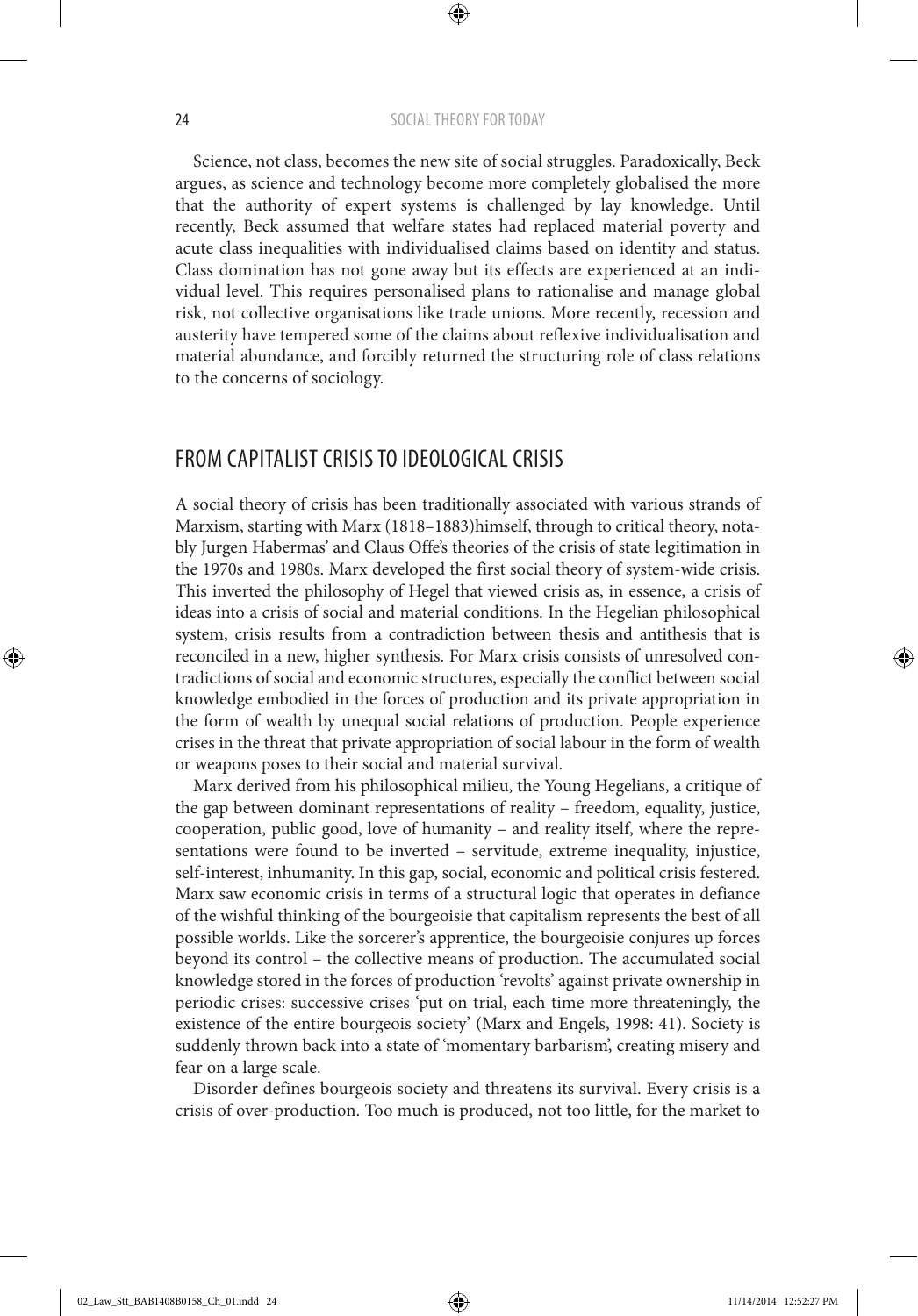⊕

absorb at the going rate of profit and to allocate the social product proportionately between autonomous units of production, distribution and consumption. Large amounts of the productive forces therefore need to be destroyed, creating larger, more centralised and concentrated units of capital among the survivors. These units become so large and integrated that their destruction threatens the social conditions of survival, as today when the largest banks are said to be 'too big to fail'. By failing to eliminate less productive activities like finance, the way is paved 'for more extensive and more destructive crises, and by diminishing the means whereby crises are prevented' (Marx and Engels, 1998: 42). As workers are made unemployed or real wages decline the bourgeoisie are further unable to sell their goods for a profit. Here Marx marries an economic theory with a theory of revolution. In the absence of revolution, crisis became a staple of social theory. Collapse is not automatic since Marx's 'pure model' of capitalism neglects the many countervailing tendencies that may serve to moderate crisis today, above all, state intervention.

A more recent emphasis in social theory on the crisis of belief in authority marks a departure from Marx's systemic theory of crisis. To illustrate this shift, Jurgen Habermas (1976: 17–24) describes the different tendencies of various societies (see Table 1.2). First, 'primitive social formations' are relatively undifferentiated and so do not enter crisis as a result of internal problems but only as a result of external causes like war, conquest or exchange leading to demographic inter-ethnic change. Second, 'traditional social formations' based on political domination enter crisis owing to internal contradictions of rising exploitation coupled with weakening ideological legitimation producing class struggle and revolutionary change. Third, the crisis of 'liberal-capitalist social formations' expresses the impersonal relations of capital and wage labour in the autonomous economic cycle of boom, crisis and recession. Problems of competitive accumulation affect the entire system, not merely individual states.

| Social<br>formations | <b>Principles of</b><br>organisation                                | Social and system<br>integration                                          | Type of crisis                              |
|----------------------|---------------------------------------------------------------------|---------------------------------------------------------------------------|---------------------------------------------|
| Primitive            | Kinship relations: primary<br>roles (age, sex)                      | No differentiation<br>between social and<br>system integration            | Externally induced<br>identity crisis       |
| Traditional          | Political class rule: state<br>power and socio-<br>economic classes | Functional<br>differentiation between<br>social and system<br>integration | Internally<br>determined identity<br>crisis |
| Liberal-capitalist   | Unpolitical                                                         | System integrative                                                        | System crisis                               |
|                      | Class rule: wage labour<br>and capital                              | Economic system also<br>takes over socially<br>integrative tasks          |                                             |

Table 1.2 *Habermas' typology of crisis (1976: 24)*

⊕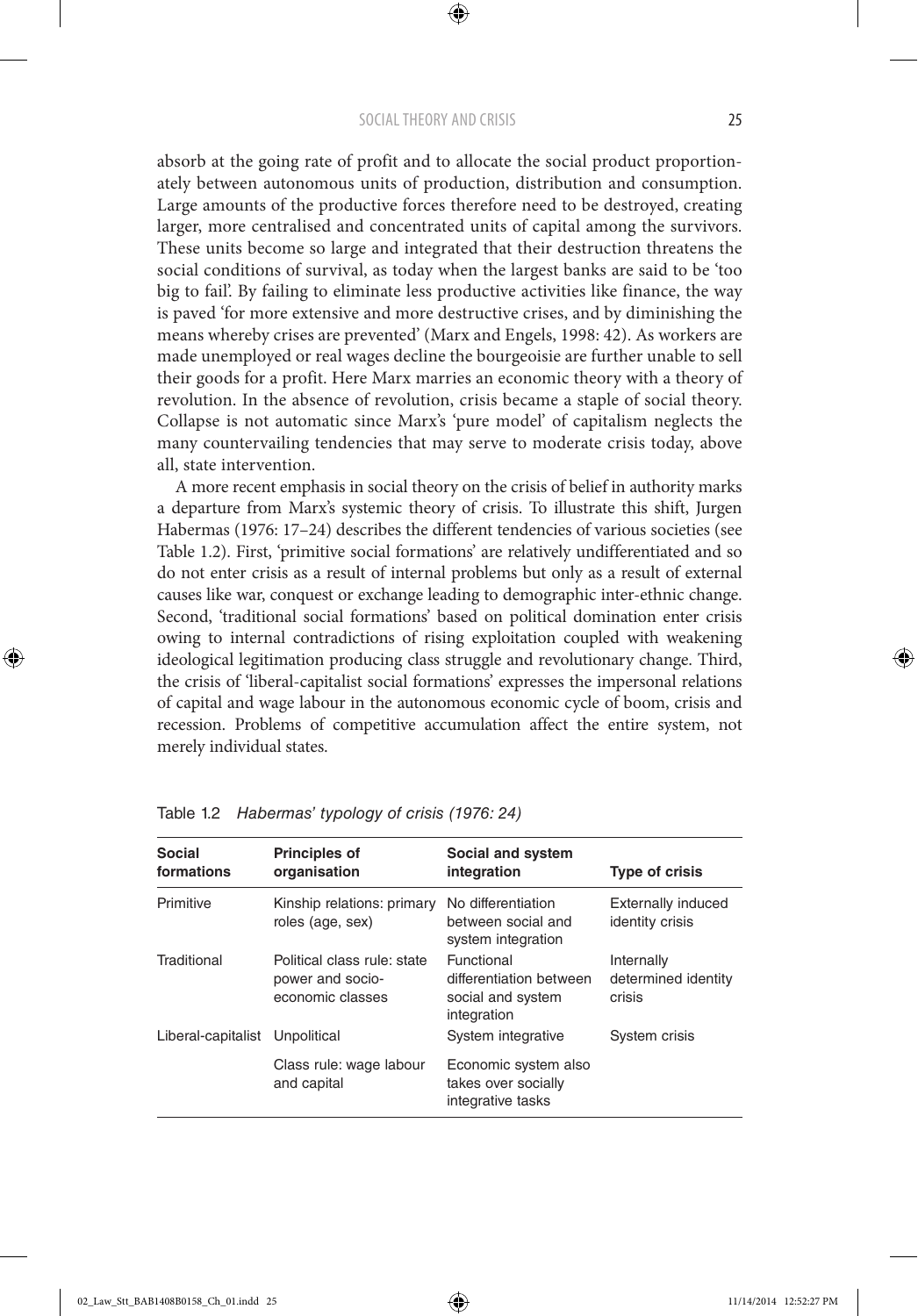⊕

From its roots in 'economic steering problems', the crisis of system integration in liberal capitalism threatens to engulf social integration of the lifeworld. To begin with, the middle class are integrated by the market. Legitimation is founded on an economic ideology of equal exchange. Institutionalised by the labour market, class relations are taken out of the sphere of formal political competition. Political dependency is replaced by wage dependency. Wage labour has the double character analysed by Marx. On the production side, private exchange value is created at the same time as social use value. On the market side, social labour is allocated by the private medium of money exchange at the same time as the power balance between labour and capital is institutionalised.

Marx's social theory analysed both the steering principle of a market economy and the ideology of class society. Marx exposes the ideology of bourgeois political economy by demonstrating that equivalents are not exchanged. Instead of equal exchange between agents in the market, civil law secures the private appropriation of the surplus social product. Periodic crises are a result of transforming the contradiction of class interests into a contradiction of system imperatives. Crises are endemic to a market society because cyclical difficulties of economic growth endanger social integration.

With the persistent instability of accelerated social change, periodically recurring, socially disintegrating steering problems produce the objective foundation for a crisis consciousness in the bourgeois class and for revolutionary hopes among wage laborers. No previous social formation lived so much in fear and expectation of a sudden system change, even though the idea of a temporally condensed transformation – that is, of a revolutionary leap – is oddly in contrast to the form of motion of system crisis as a permanent crisis. (Habermas, 1976: 25)

So long as class contradictions go unrecognised by its members, ideology helps to justify asymmetrical relations of power. Any open conflict between classes is explained ideologically in terms of the hostile intentions of the subjects rather than the structural contradiction of social interests. Where conflicts are understood in terms of ordinary language as immediately empirical then they have no relation to 'truth' as such. Habermas restricts 'truth' to the conceptual language of communications theory since only it can reveal an 'immanent relation to logical categories' (1976: 28). In this situation of the non-truth of ordinary common sense, social theory acquires a special value for bringing to light the deep logic of crises, or at least the relationship between logical categories that reveal the underlying roots of crisis. Paradoxically, theoretical 'truth' is available to the theorist but not the subjects taking meaningful action.

## 'POST-STRUCTURALISM' AND CRISIS

Theorists labelled as 'post-structuralist' like Michel Foucault, but also structuralist theorists like Louis Althusser, take a different approach from Habermas and Beck. For them crisis is productive since it exposes the limitations of knowledge and

◈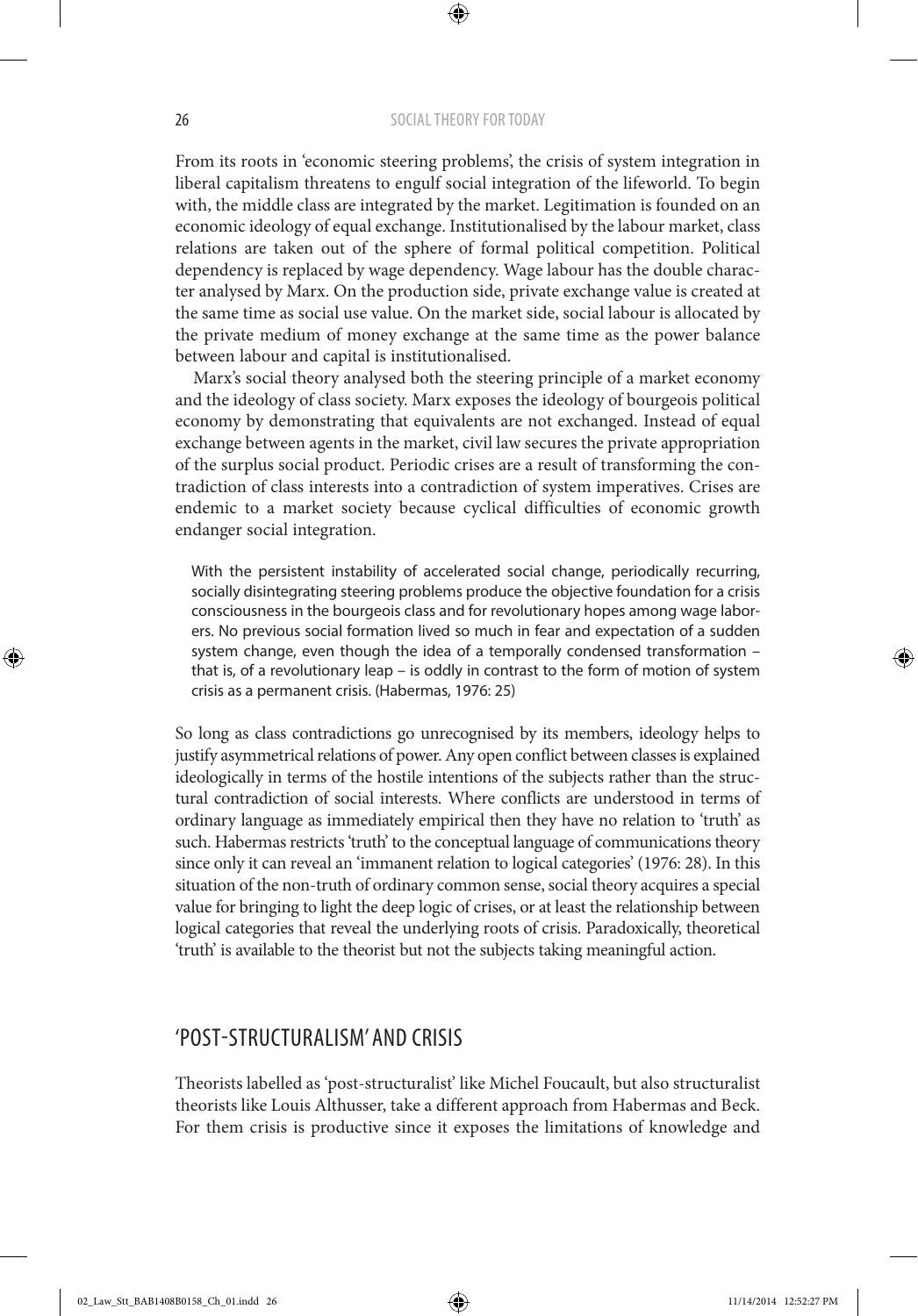⊕

power. In such accounts crisis presses the arbitrariness of norms and regulation to the discursive limits of truth, prompting further critique. Foucault (1997) called this critique 'a limit-attitude' to the crisis. Criticism is not transcendental or universal but, in Foucault's terms, 'archaeological' in its methodical concentration on a specific history and 'genealogical' in the efforts of theory to work from the contingencies that have selectively made us what we have become and what we can no longer be. Critique attempts to 'cross over' the limits of crisis:

In what is given to us as universal, necessary, obligatory, what place is occupied by whatever is singular, contingent, and the product of arbitrary constraints? The point, in brief, is to transform the critique conducted in the form of necessary limitation into a practical critique that takes the form a possible crossing-over [*franchissement*]. (1997: 315)

Global critiques, Foucault argues, must be replaced with specific, local and practical critiques, for instance of sexuality, insanity, authority, or illness, if the mutual development of individuals are not to be dominated by the 'technologies of power'. What Foucault proposes is less a theory as such than a concrete problematisation of history, ethics and ontology.

Epistemological crises arise when theory acquires an objectivist mask and forgets its origins in non-theory. Foucault describes the decision of the institutional knowledge of psychiatry and medicine to segregate the socially useless and transform them into objects of knowledge. Only with modernity does madness become a crisis, because of an inability to work, requiring special powers of confinement and segregation. Medicine, psychiatry, penal justice and criminology enter into crisis when they are forced out of a self-referential system of knowledge that validates itself, essentially by turning subjects into objects, and being made to confront what Foucault calls the 'power-knowledge' nexus.

What were purely epistemological questions of truth and classification are always for Foucault simultaneously social, political, and economic issues of power. With the liberal critique of too much state interference, externally imposed discipline is displaced by 'governmentality' or self-regulation of conduct. Neoliberalism adapts the technology of self-governance more completely to market compulsion as a coming to power of economic will. By restricting the space for state support for the economy through social policies (housing, health, education, social insurance) neoliberalism aims to extend 'the rationality of the market, the schemes of analysis it proposes, and the decision-making criteria it suggests to areas that are not exclusively or not primarily economic' (1997: 79).

Sharing some affinity with post-structuralism, in her book *Anti-Crisis* Janet Roitman (2014) argues that crisis is a post-hoc term, mobilised after the fact to organise disparate events. In the absence of firm beliefs in religion or reason, crisis serves as a 'transcendental placeholder' by signifying contingency and the possibility that things could be 'otherwise'. This narrative function assumes that crisis is history's way to bring justice to the world. Crisis is a judgement that defines reality in a certain way while obscuring other definitions. In the absence of any absolute grounds for knowledge, for 'post-structuralist' theory, Roitman

⊕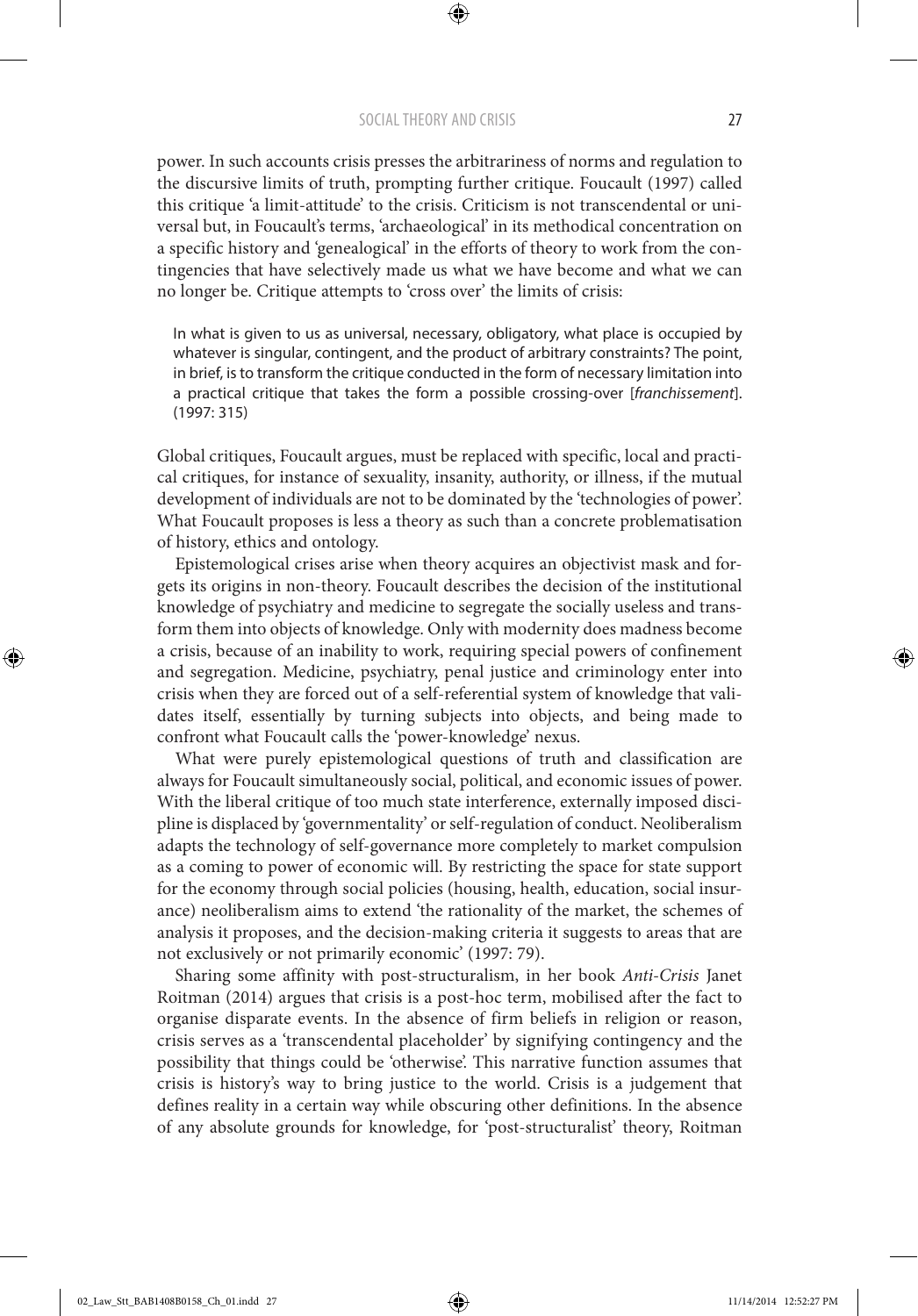⊕

refers to Foucault and Judith Butler, crisis exposes the limits to what is known. More than that, it also invites critique by speaking about what has not been heard until now: 'crisis is productive; it is the means to transgress and is necessary for change or transformation' (2014: 35).

For Roitman (2014), glossing Niklas Luhmann, crisis is not an empirical concept available to 'first-order observation' but a 'second-order' logical observation. In other words, crisis is a distinction that confers meaning. Concepts, in this approach, cannot be true or false since they constitute 'self-referential systems' that empirical investigation is premised upon. Crisis cannot be explicated in itself since it is always a crisis of something else: capitalism, finance, politics, culture, society, subjectivity, identity. Social movements that emerge to contest crises will never establish an alternative to crisis and anti-crisis narratives because they already operate on and are constituted by the terrain of crisis and anti-crisis. Systemic, structural, and moral failures are claimed to typify crisis. These are the hidden possibilities that are made manifest by crisis.

Roitman (2014: 24) takes issue with Koselleck's account of the crisis of modernity for making too many absolute distinctions, between the modern and pre-modern, politics and morality, theology and history. Koselleck's account of crisis does not depend on what Roitman calls 'a truth correspondence theory of history'. Only weakly empirical, Koselleck primarily provides a thematic account of private morality as the site of critique rather than the public interest where, for instance, Habermas grounds critique.

On the contrary, Roitman (2014: 93) argues, crisis is purely contingent, a convenient way to repackage debt from something positive to something toxic, but not something 'intrinsic to a system'. It fulfils a 'hope' that 'we can perceive a dissonance between historical events and representations of those events' (2014: 65). Narratives of crisis fail to take into account specific networks and forms of technical expertise, crucially, the technical assemblage supporting the financial instruments blamed for the current crisis. Although light on primary empirical materials and relying in places on conjecture and counter-factual 'what ifs', Roitman is similarly disposed to find the dissonance of crisis between events and representations. As a second-order category, 'crisis' is ambiguously perched by post-structuralism somewhere between systemic contradiction, the sociology of error, the unintended consequences of local decisions, and political, moral, and ideological failure.

# THE FUTURE OF CRISIS

Social theory cannot take the measure of itself from both a future that is not yet known and knowledge that is determined by the past. While it cannot gamble recklessly on prophecies, theoretical perspectives that once seemed utopian or irrelevant can acquire a new salience in changed conditions of crisis. Marx was plucked from the margins of social theory in the 1970s where he had been derisively consigned or turned into a monolith by Cold War ideologies. That he became relevant to students

⊕